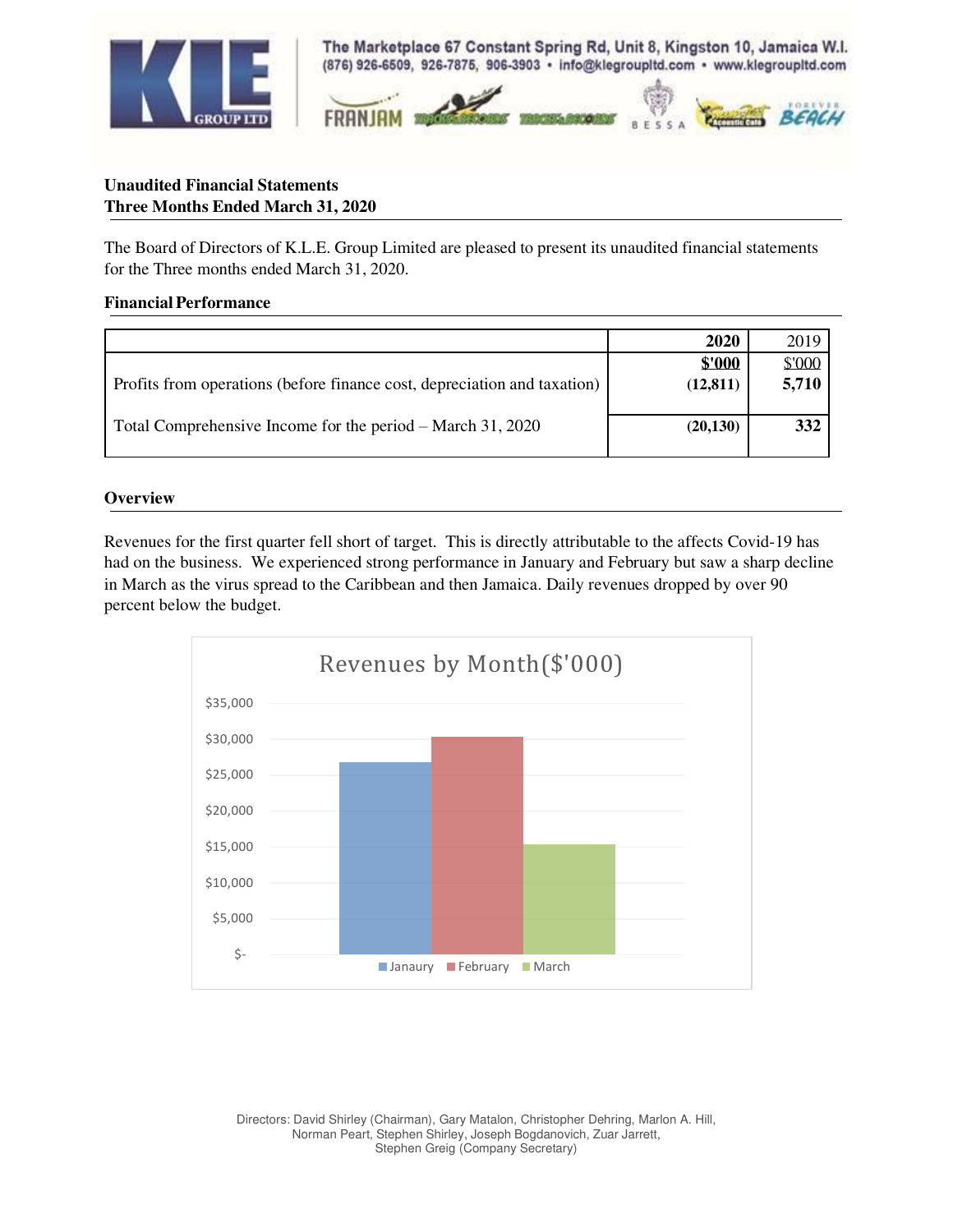

The Marketplace 67 Constant Spring Rd, Unit 8, Kingston 10, Jamaica W.I. (876) 926-6509, 926-7875, 906-3903 · info@klegroupitd.com · www.klegroupitd.com



Total revenue for the first quarter amounted to \$72.67 million which shows a significant increase over the prior period.

| Revenue |        |           |            |  |
|---------|--------|-----------|------------|--|
| 2020    | 2019   | \$ change | $%$ change |  |
| \$,000  | \$,000 | \$,000    | $\%$       |  |
| 72,670  | 49,723 | 22,947    | 46%        |  |

The positive increase in the revenue is directly related to the revenues of the Montego Bay Location. KLE took over the Usain Bolt's Tracks and Records Montego Bay Franchise on January 07, 2020. See below for a comparison between earnings from the Kingston and Montego Bay locations.



There was a decrease of \$2.8m in Other Operating Income, the major resulting factor for this decrease is as a result of timing sponsorship revenues are paid in. The company is currently renegotiating expiring sponsorship contracts with our partners for the 2020 financial year. Uncertainty from the effects of the pandemic have delayed this process and are challenging our ability to close these deals.

KLE will continue to employ cost savings strategies and monitor our Key Performance Indicators to improve efficiencies and achieve profitability. For the first three months of the year our cost of sales amounted to \$22 million compared to \$14 million for the first quarter of 2019. This increase also occurred as a result of the Montego Bay acquisition. The companies cost of operating is in line with the latest cost strategies and budgets. Cost of sales percentage for the current period was 30% which is in line with budget.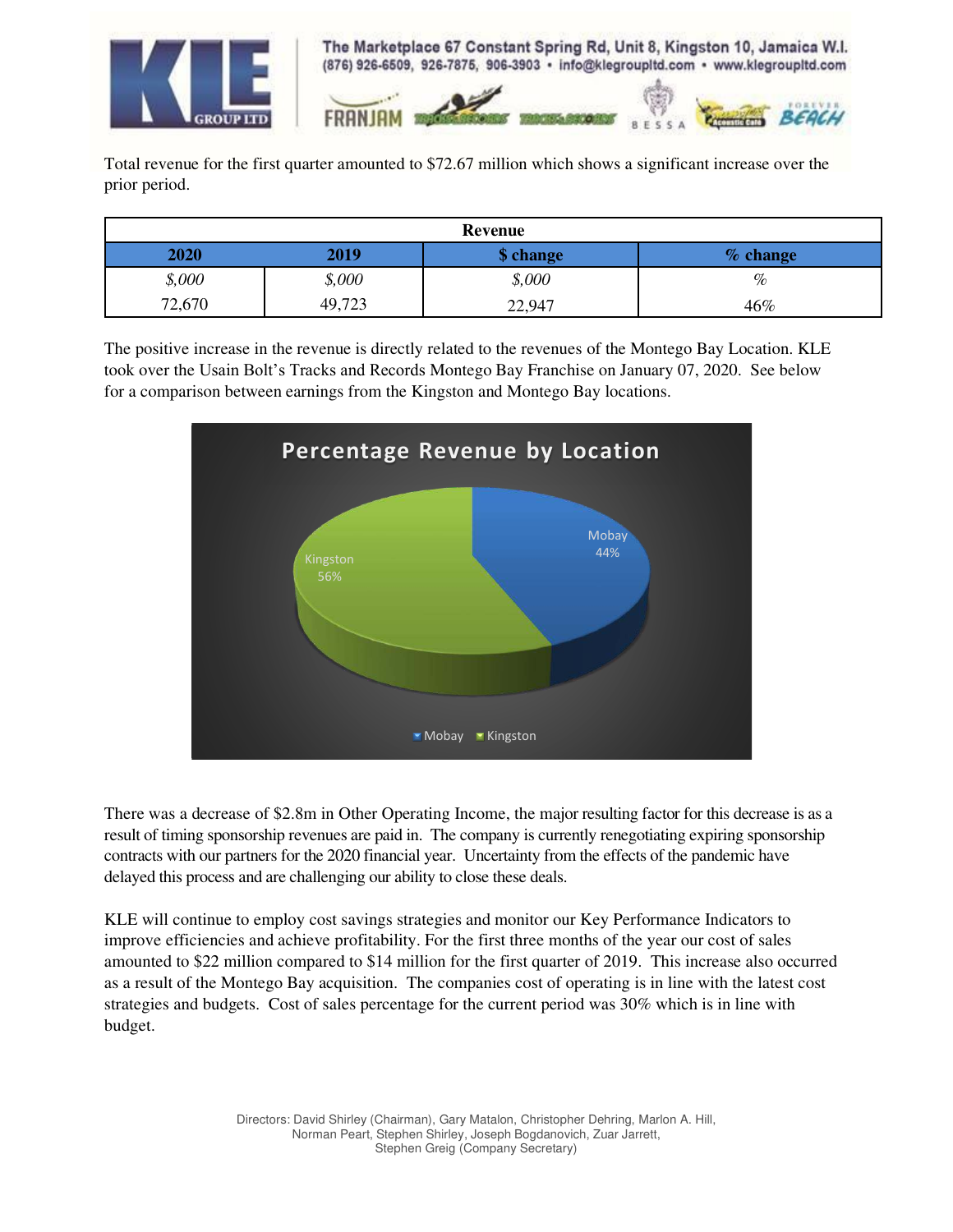

The Marketplace 67 Constant Spring Rd, Unit 8, Kingston 10, Jamaica W.I. (876) 926-6509, 926-7875, 906-3903 · info@klegroupitd.com · www.klegroupitd.com



### **Expenditure**

For the three months ended March 31, 2020 operating expenses totaled \$67 million, compared to the prior year amount of \$36 million. The increase is directly related to the acquisition of the Montego Bay Tracks and Records.

The addition of this business unit offered the KLE economies of scale specifically within marketing, purchasing, accounting, supply chain and other general overheads. These expenses are now being split between both locations.

Included in administrative expense is a bad debt write of \$12.7 million. The company, on the approval of the audit committee, wrote of the receivables balance carrying on the books for funds outstanding from the discontinued Famous Nightclub operation. These receivables have been deemed uncollectable and are written off in accordance with acceptable accounting practices.

## **Profitability**

The company is reporting a loss from operations as a direct result of the bad debt write off and the drastic decline in revenues in the month of March due to the corona virus. The company ended the quarter in an overall net loss position after the inclusion of finance and depreciation charges and other comprehensive loss of \$1 million as a result of losses in the revaluation of quoted investments. Total comprehensive loss for the period amounted to \$20 million compared to \$332 thousand in the prior period.

### **Purchase of Usain Bolt's Tracks and Records – Montego Bay**

In the first half of January the company successfully acquired the Tracks and Records Montego Bay location. The purchase includes all the operational assets of the location and was financed by a loan from a related party.

### **Balance Sheet**

The increase in non-current assets is in direct relation to the Montego Bay purchase. Total fixed assets added during the period equaled \$93 million.

As at the end of the first quarter for the current financial year the company is showing positive working capital ratios with its current assets being greater than its Current Liabilities. In this reporting period, current liabilities amounted to \$61.6m while total current assets amounted to \$92.4 million.

Total Assets as at March 31, 2020 amounted to \$292 million compared to Total Liabilities of \$213 million. The increase in non-current liability is as a result of the addition of the related party loan which was used to acquire the Mobay Location.

The company is reporting negative cash flow from operation and investing activities which is due mainly to the purchase of assets and increases in advances made to associated company. There was a positive cash flow from financing activities due to the related party loan. The company is reporting a net decrease in cash and cash equivalents at the end of the period of approximately \$5.5 million.